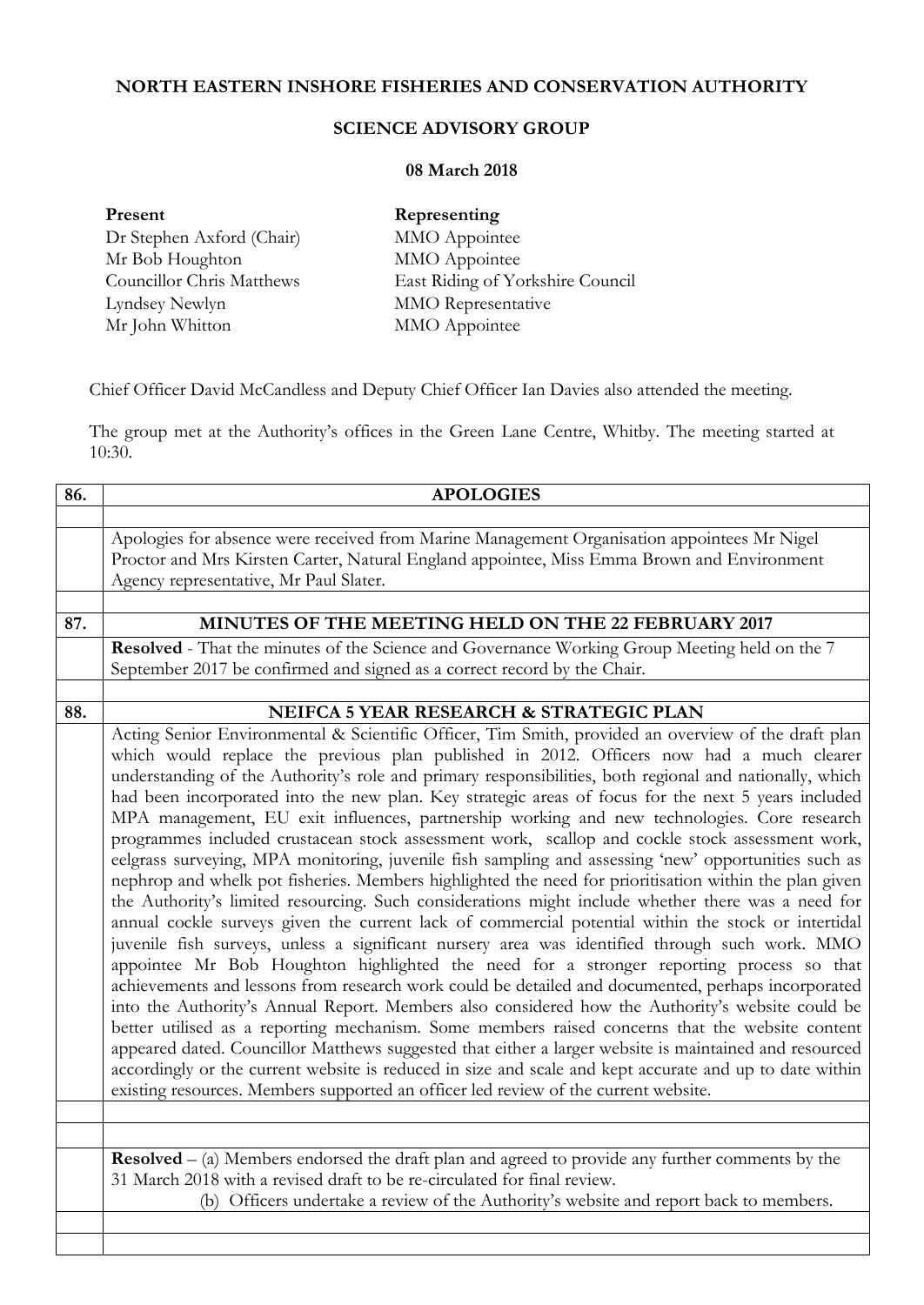| 89. | NEIFCA ANNUAL RESEARCH PROGRAMME 2018/2019                                                                                                                                                              |
|-----|---------------------------------------------------------------------------------------------------------------------------------------------------------------------------------------------------------|
|     | Acting Senior Environmental and Scientific Officer, Tim Smith, provided an overview of the draft                                                                                                        |
|     | research programme for the year ahead (2018/2019). Main work priorities for the year ahead included                                                                                                     |
|     | spring survey work monitoring cockle stocks, sea grass areas and bait collection in the Tee's estuary.                                                                                                  |
|     | Progressing three partnership projects including the EMMF lobster marketing project with Hull                                                                                                           |
|     | University, a Defra funded bait collection project again in partnership with Hull University and a                                                                                                      |
|     | Masters student and a sea bass tagging study in partnership with the Yorkshire Wildlife Trust. Dr                                                                                                       |
|     | Stephen Axford suggested that the plan should incorporate some indication of the 'man days' associated                                                                                                  |
|     | with each work stream and project and much of the work appeared to be programmed for the Spring                                                                                                         |
|     | time which might create resourcing issues. Tim Smith provided more detail on the Defra funded bait                                                                                                      |
|     | collection study due to complete sometime in June 2018 with recommendations then taken forward to                                                                                                       |
|     | support any future management considerations. MMO appointee Bob Hoghton suggested that Tim                                                                                                              |
|     | contact Alistair Ward at Hull University where a PhD was due to commence in September focusing on<br>bird disturbance on the Humber. Other discussions considered the investment in time looking at new |
|     | fisheries such as the NE pot nephrop fishery. Members recommended that officers focus on the                                                                                                            |
|     | prioritisation and resourcing of planned work within the programme.                                                                                                                                     |
|     |                                                                                                                                                                                                         |
|     |                                                                                                                                                                                                         |
|     | Resolved - Members endorsed the draft programme and agreed to provide further comments by 31                                                                                                            |
|     | March 2018 with a draft to be re-circulated for final review.                                                                                                                                           |
| 90. | SCALLOP DREDGING 2017/2018 - UPDATE PRESENTATION                                                                                                                                                        |
|     |                                                                                                                                                                                                         |
|     | Tim Smith provided a detailed update to members covering the 2017/2018 permitted scallop dredge                                                                                                         |
|     | fishery including a summary of activity within the fishery to date and some output from the supporting                                                                                                  |
|     | sampling programme. Throughout the current season Officers were focusing on the offshore sampling                                                                                                       |
|     | programme, going to sea with the three permitted vessels. MMO appointee Mr Jon Whitton suggested                                                                                                        |
|     | that officers could re-examine the potential use of enviro dredges within the fishery through trials. Mr                                                                                                |
|     | Whitton had seen other similar studies that indicated that such dredges significantly reduced damage to                                                                                                 |
|     | by-catch species. Following wider discussions it was agreed that a special meeting of the Science                                                                                                       |
|     | Advisory Group should be convened sometime during May 2018 to consider future options for the                                                                                                           |
|     | 2018/2019 fishery and recommendations to the full Committee in June 2018.                                                                                                                               |
|     | <b>Resolved</b> $-$ (a) Members noted the report                                                                                                                                                        |
|     | (b) A special meeting of the group be convened in May 2018 to consider options for the                                                                                                                  |
|     | 2018/2019 fishery.                                                                                                                                                                                      |
|     |                                                                                                                                                                                                         |
| 91. | MPA MANAGEMENT REVIEW & UPDATE                                                                                                                                                                          |
|     | Tim Smith provided a detailed overview of work completed, to date, supporting the management of                                                                                                         |
|     | fishing activities within existing Marine Protected Area sites and associated monitoring plans for those                                                                                                |
|     | sites. This work had been carried out in full consultation and dialogue with Natural England who had                                                                                                    |
|     | endorsed the review and draft plans to date.                                                                                                                                                            |
|     | <b>Resolved</b> – Members noted the report.                                                                                                                                                             |
|     |                                                                                                                                                                                                         |
| 92. | NEIFCA BYELAW UPDATE                                                                                                                                                                                    |
|     | The Chief Officer provided a detailed update on all current NEIFCA byelaw work streams including                                                                                                        |
|     | the following four byelaws which had been submitted to Defra for final consideration:                                                                                                                   |
|     | XVIII Method and Area of Fishing (Netting) Byelaw 2016                                                                                                                                                  |
|     | XXIX Humber Estuary Fishing Byelaw 2016                                                                                                                                                                 |
|     | XXX Automatic Identification System (AIS) Byelaw 2016                                                                                                                                                   |
|     | XXXI Catch Returns Byelaw 2016                                                                                                                                                                          |
|     |                                                                                                                                                                                                         |
|     | Internally Officers were also working on changes to the Authority's Crustacea Conservation Byelaw                                                                                                       |
|     | regulation to include new provisions protecting egg bearing lobsters, a maximum pot frame size and                                                                                                      |
|     | incorporating existing measures contained within a separate byelaw regulation protecting 'V' notched                                                                                                    |